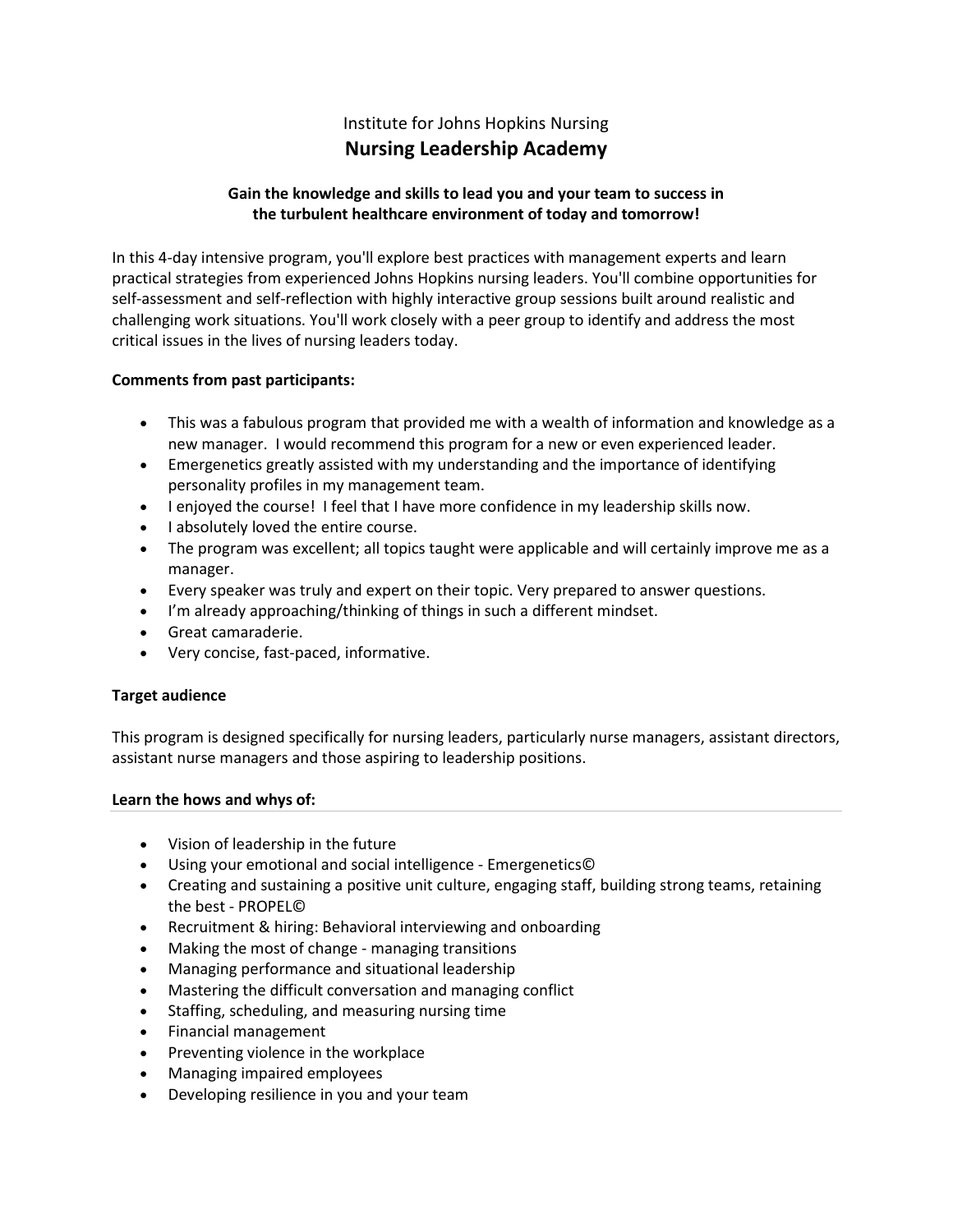**Registration fee:** Includes all course materials, Emergenetics profile, daily continental breakfasts and lunches, parking vouchers for local attendees, and certificates.

**Location:** This program will be held in [Baltimore, MD,](http://baltimore.org/) on the Johns Hopkins Hospital medical campus. The closest parking garage is the Washington St. Garage at the corner of Washington and Monument Streets.

**Accommodations:** Many Baltimore hotels give special Johns Hopkins rates and provide free shuttle service to/from the hospital.

### **Faculty & credentials**

### **Opening Remarks**

Karen B. Haller, RN, PhD, FAAN Vice President for Nursing & Patient Care Services The Johns Hopkins Hospital

### **[Emergenetics](http://www.emergenetics.com/whatis)**

*Rebecca Barshick, RN, MSN Certified Emergenetics Associate The Institute for Johns Hopkins Nursing*

# **Creating and Sustaining a Positive Unit Culture, Building Strong Teams, Engaging and Retaining the Best - [PROPEL](http://www.propelperformance.com/)**

*Joan Diamond, RN, MSN, NEA-BC Nurse Manager The Johns Hopkins Hospital*

### **Recruiting, Behavioral Interviewing, and Onboarding**

*Christine Gonzalez, RN, MSN Nurse Manager The Johns Hopkins Hospital*

### **Situational Leadership**

*Deborah Baker, RN, DNP, CRNP Director of Nursing The Johns Hopkins Hospital*

### **Performance Management**

*Joann Ioannou, RN, DNP, MBA Director of Nursing The Johns Hopkins Hospital*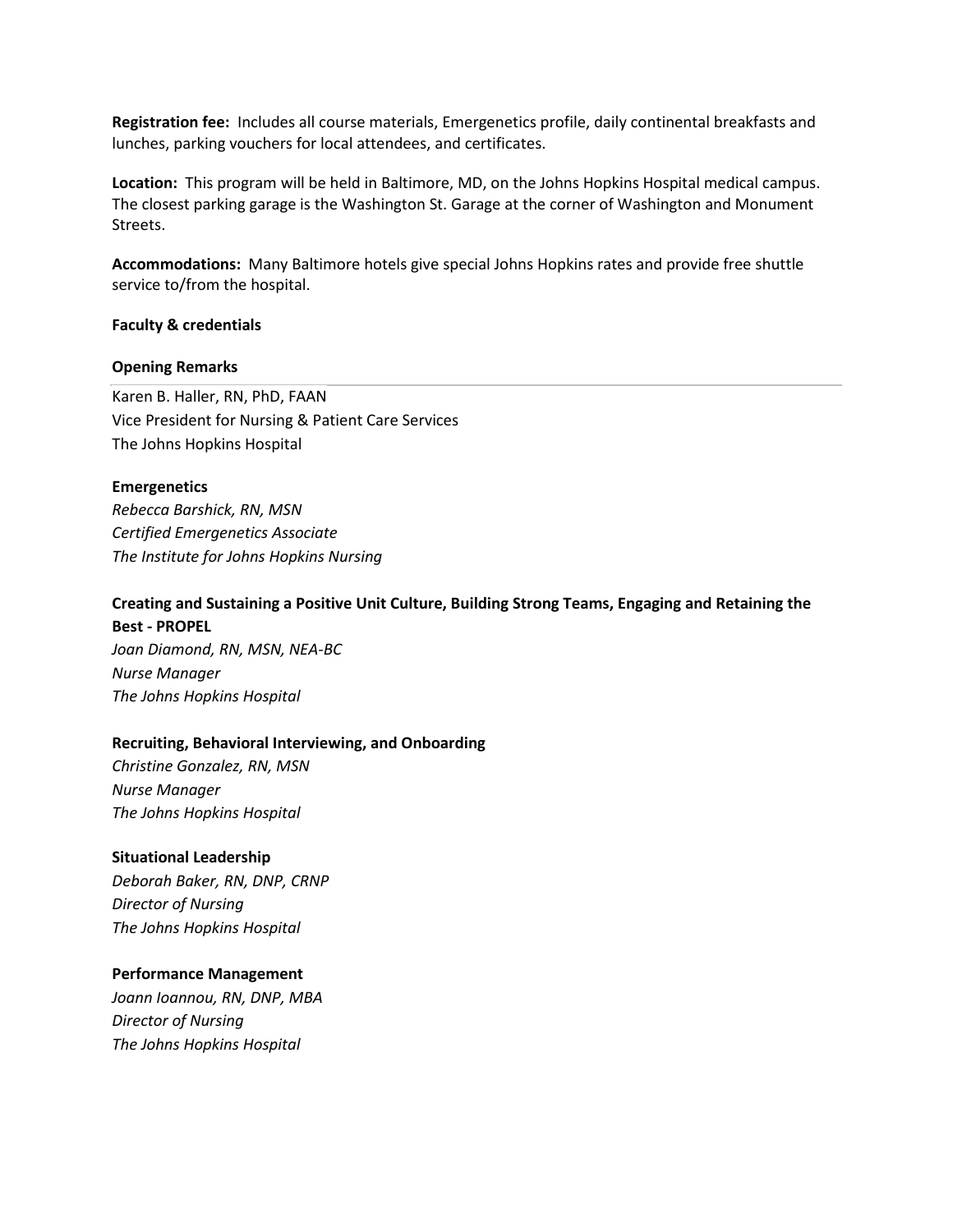#### **Making the Most of Change: Managing Transitions**

*Gail Biba, RN, MSN, CNRN Nurse Manager The Johns Hopkins Hospital Roberta Anderson, MSN, RN-BC Assistant Nurse Manager The Johns Hopkins Hospital*

#### **Conflict Management and Crucial Conversations**

*Gina Syzmanski, RN, MSN Nurse Manager The Johns Hopkins Hospital*

#### **Staffing, Scheduling, and Measuring Nursing Time**

*Joy Rothwell, RN, MSN Nurse Manager The Johns Hopkins Hospital*

### **Financial Management**

*Kathy Rogers, MBA, CPA 1Senior Director, Budget and Financial Planning Johns Hopkins Health System*

### **Preventing Disruptive Behaviors from Escalating at Work**

*Errin Britt, Program Manager Workplace Risk Assessment*

#### **Developing Resilience in You and Your Team**

*Kim M. Bissett, RN, MSN, MBA Assistant Nurse Manager The Johns Hopkins Hospital*

*Sandra Dearholt, RN, MS Assistant Director The Johns Hopkins Hospital*

*Kris Mammen RN-BC, MSN, BA Assistant Nurse Manager Psychiatry CUSP Facilitator The Johns Hopkins Hospital*

*Kathy Pulia, RNBC, MSN Nurse Manager*